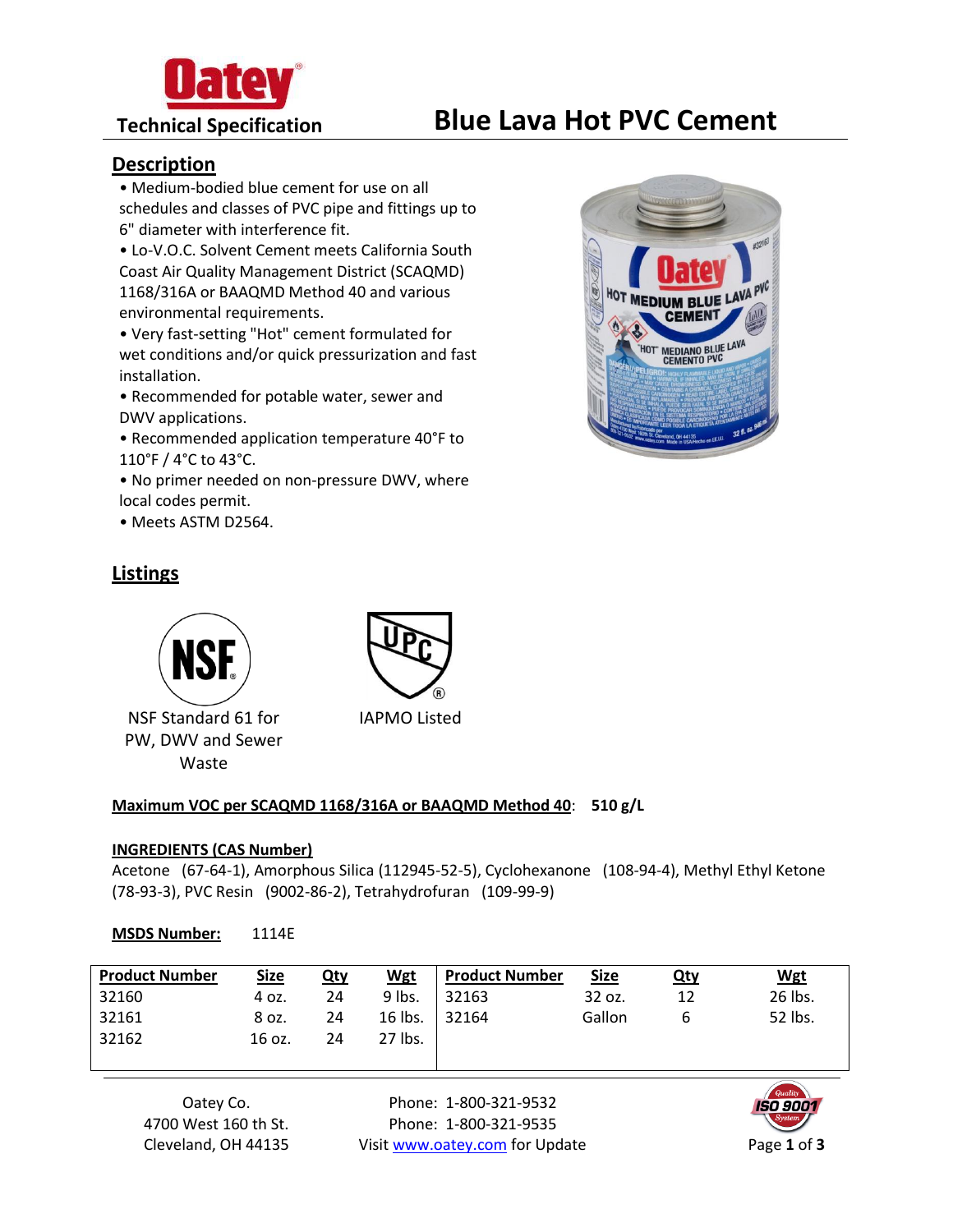

# **Technical Specification Blue Lava Hot PVC Cement**

|                   | <b>CHEMICAL PROPERTIES</b>  | PHYSICAL PROPERTIES           |                 |  |
|-------------------|-----------------------------|-------------------------------|-----------------|--|
| Appearance        | <b>Blue Liquid</b>          | Lap Shear Strength            | (min. per ASTM  |  |
| Viscosity         | Min. 500 cps $@73°$ F $\pm$ |                               | Standards)      |  |
|                   | $2^{\circ}$ F               | 2 hours                       | 250 psi         |  |
| <b>Shelf Life</b> | 3 Years from Mfg. Date      | 16 hours                      | 500 psi         |  |
|                   |                             | 72 hours                      | 900 psi         |  |
|                   |                             | Set Up Time                   |                 |  |
|                   |                             | 30° F to 50° F                | $4 - 5$ minutes |  |
|                   |                             | $50^\circ$ F to $70^\circ$ F  | $3 - 4$ minutes |  |
|                   |                             | $70^\circ$ F to 90 $^\circ$ F | $1 - 2$ minutes |  |

# **Precautions**

Read all information carefully before using this product.

**DANGER!: CAUSES SERIOUS EYE IRRITATION. HARMFUL IF INHALED. MAY CAUSE DROWSINESS OR DIZZINESS. MAY CAUSE RESPIRATORY IRRITATION. REPEATED EXPOSURE MAY CAUSE SKIN DRYNESS OR CRACKING. Long term overexposure to solvents may cause damage to the brain, nervous system, reproductive system, respiratory system, mucous membranes, liver and kidneys. Contains a chemical classified by the US EPA as a suspected possible carcinogen. KEEP OUT OF REACH OF CHILDREN.**

**PRECAUTIONS:** Avoid breathing vapors. Use only outdoors or in a well-ventilated area. Use explosionproof electrical/ventilating equipment. Use only non-sparking tools. Take precautionary measures against static discharge. Wear a NIOSH-approved respirator for organic solvents. Keep away from heat/sparks/open flames/hot surfaces. No smoking. Vapors may accumulate in low places and may ignite explosively. Keep container tightly closed and cool. Wear protective gloves and eye protection. Wash thoroughly after handling. Do not eat or drink while using this product.

### **EMERGENCY/FIRST AID: CALL 1-877-740-5015 FOR INSTRUCTIONS.**

IF SWALLOWED: Immediately call a POISON CENTER/doctor. Do NOT induce vomiting. Rinse mouth. This product may be aspirated into the lungs and cause chemical pneumonitis, a potentially fatal condition. If IN EYES: Rinse cautiously with water for several minutes. Remove contact lenses, if present and easy to do. Continue rinsing. If eye irritation persists, get medical attention. If ON SKIN: Rinse skin with water/shower. Take off immediately all contaminated clothing. If INHALED: Remove person to fresh air and keep comfortable for breathing. Call POISON CENTER/doctor if you feel unwell. If medical advice is needed, have product container or label at hand. FIRE: Use dry chemical, foam, or carbon dioxide extinguisher. Water spray may be applied to reduce potential vapors or for cooling. Burning liquid extinguished with water will oat and may re-ignite on surface of water. SPILLS: Remove all sources of ignition and ventilate area. Personnel cleaning up the spill should wear appropriate personal protective equipment, including respirators if vapor concentrations are high. Soak up spill with absorbent material. Put absorbent material in covered, labeled metal containers. Dispose of contents/ container in accordance with local regulations. Store in a well-ventilated space. Store locked up.

Oatey Co. 4700 West 160 th St. Cleveland, OH 44135

Phone: 1-800-321-9532 Phone: 1-800-321-9535 Visit www.oatey.com for Update Page 2 of 3